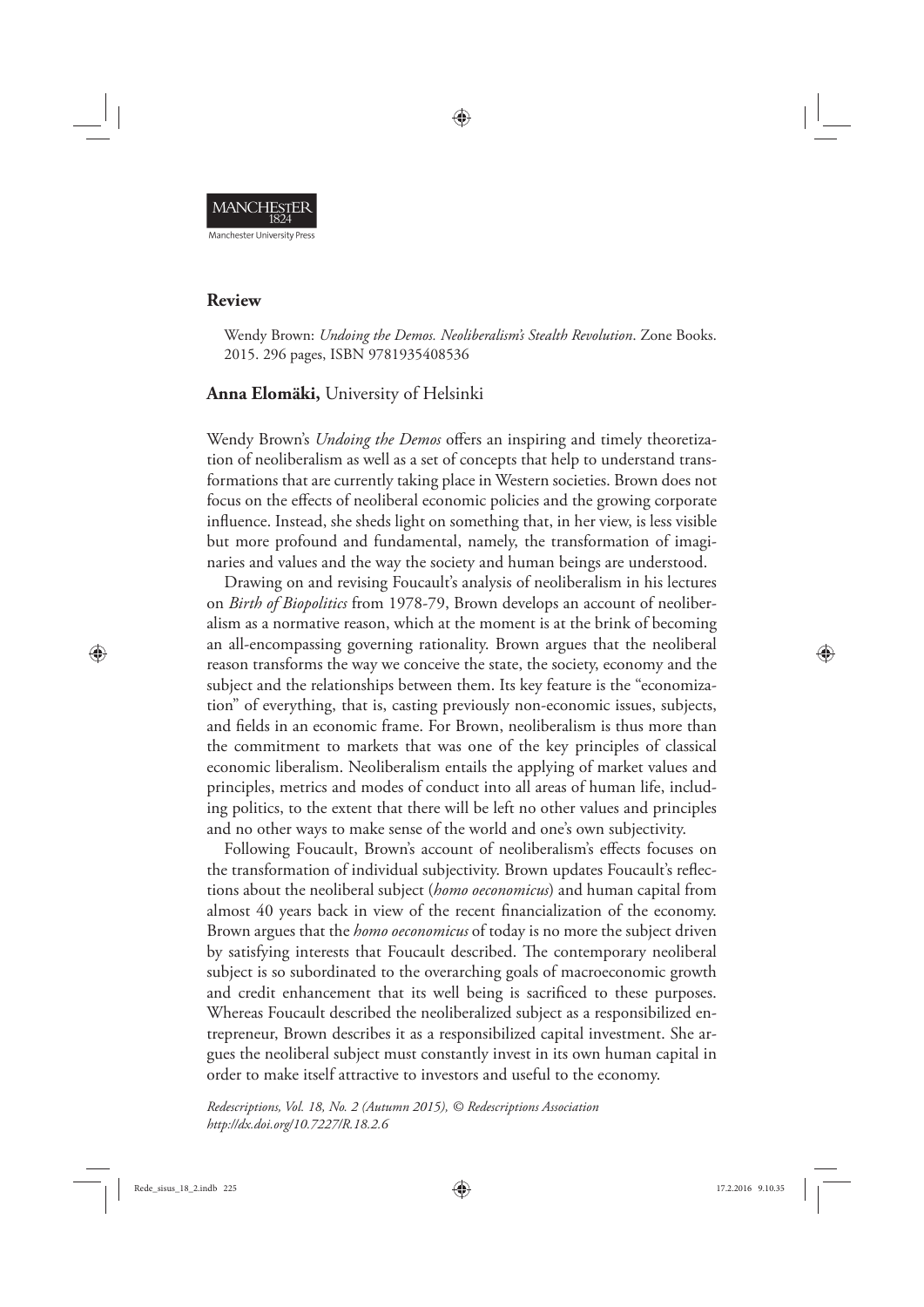Brown is particularly concerned with the economization of the political: the citizen and the state. Brown's point is not merely that market values and practices are being applied to politics or that politics intertwines with economy. She argues that neoliberalism converts political institutions, processes, principles and subjects into economic ones, to the extent that their distinctively political and democratic character disappears and becomes unintelligible.

◈

The key to Brown's argument about the undoing of democracy and one of the main contributions of the book is her account of the vanquishing of the democratic and political subject (*homo politicus)* by neoliberal rationality and the *homo oeconomicus.* Brown criticizes Foucault for not paying enough attention to the subject as a political being and tracks the development of the free, self-governing and collectively acting *homo politicus* from Aristotle to Rousseau. She shows how a weakened form of this political figure still existed next to the *homo oeconomicus* in the texts of classical liberal economists such as Adam Smith, Jeremy Bentham, until the neoliberal rationality that insists there are only market actors in every sphere of life vanquished it. For Brown, the loss of the figure of the political subject is the most dangerous effect of neoliberalism. The idea of humans as political and democratic agents, who shape and control their lives together, is the main resource for opposing the expansion of neoliberal rationality.

Also the state, another figure of political sovereignty and a key domain for political action, has been transformed to something else altogether. On the one hand, economic principles have become the model for state conduct to the extent that the state is modeled as a financialized firm where management replaces politics. On the other hand, facilitating and serving the economy has become the main object and legitimation of the state. The goals of economic growth, steady competitive positioning, good credit ratings and keeping pubic debt at bay also determine the state's relationship to its citizens. Instead of being the source of state legitimacy and the shapers of state action, citizens as human capital are valuable to the state only as long as they support the aforementioned goals, tossed out when they become a burden.

In the second half of the book, Brown supplements her theoretical discussion with insightful analyses of contemporary American society. Through analyzing, among other things, the Citizens United decision that allowed unlimited corporate election funding and the transformation of liberal arts education, Brown sheds further light on the economization of freedom, equality, law, education and other core elements of democracy. Brown demonstrates how the neoliberal reason not only economizes these elements, but how the very principles and processes that could support democracy, such as liberal arts education or law, become themselves vehicles of economization, helping to further erase democratic subjects and political life.

226 Brown does not idealize liberal democracy, but sees that allowing it to be

⊕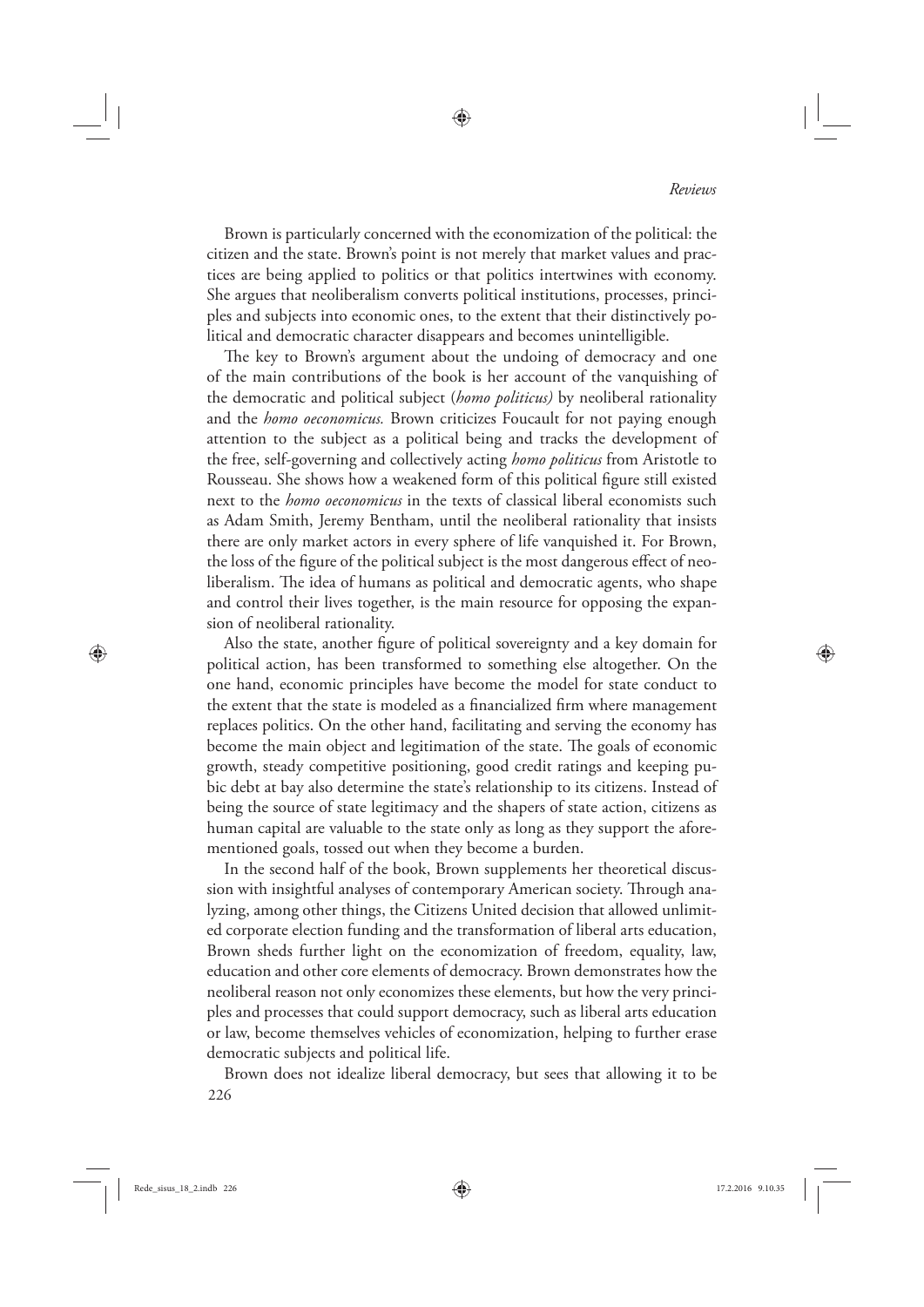hollowed out by neoliberal reason might lead to the loss of the whole democratic imaginary. If the key principles, institutions and subjects in actually existing liberal democracies are converted into economic ones, we may with them loose the ability to imagine more radical democratic projects.

♠

# **Capital and Inequality**

Although Brown, unlike Foucault, tries to integrate capital in her analysis, she does not directly connect the expansion of neoliberal rationality with the accumulation of capital. Indeed, Brown is careful not to offer capitalism as a reason for the intensifying economization.

Furthermore, Brown repeatedly distinguishes neoliberal political rationality and its effects from neoliberal economic policies and increasing inequalities and portrays her own approach as more profound. Brown's argument that even if neoliberal policies would be cancelled, neoliberal economization would still continue, contributes to the idea that the two are fundamentally separate from one another. But is this really so? An important question Brown does not ask is how the economization of the state, the society and the subject connected to the increasing power of corporations and the growing income equalities and the other "evident" effects of neoliberal policies.

Brown's main argument about inequality is that neoliberal reason effaces stratifications and power differentials, making inequalities unintelligible in the long run. As Brown's analysis of the Citizens United decision reveals, neoliberal reason does not distinguish between the rich and the poor or between firms and human beings. Whether the speaker is a homeless woman or Exxon does not matter, speech is speech. There is only capital, and whether it is big or small, human or corporate, is irrelevant to its rights and normative conduct. Neoliberal reason thus discursively erases distinctions between capital and labor, rich and poor. At the same time, it normalizes inequality through making competition the basis principle of the society and human conduct. One could argue that neoliberal rationality supports or complements capital accumulation and the inequality-creating neoliberal economic policies precisely because it takes away the concepts and understandings needed to criticize them.

## **Gendering Neoliberal Rationality**

Brown offers an interesting discussion of the gender of *homo oeconomicus* and the effects of neoliberal reason on gender subordination. Brown's question, what happens to the theoretically and politically invisible gender subordina-

227

⊕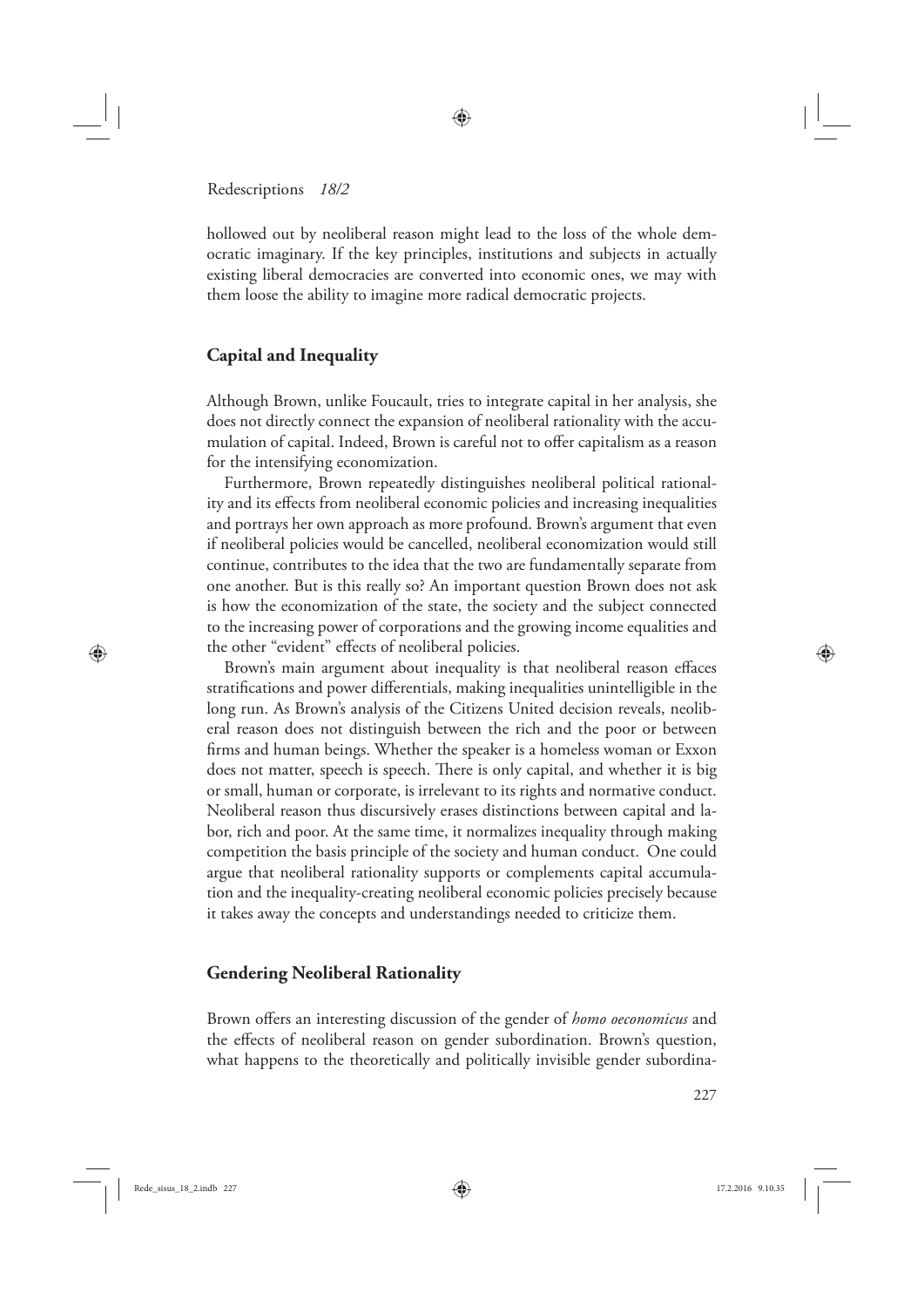tion in neoliberal culture, has already been discussed at length in literature on feminism, gender and neoliberalism. Although Brown's answer, that neoliberalism intensifies and alters gender subordination, is not original as such, she is able to add some points to the discussion on gender and neoliberalism.

♠

The reason Brown gives for the intensification of gender subordination under neoliberalism is familiar from other feminist literature: dismantling the welfare state and the responsibilization of individuals penalizes women, who shoulder most of care and the unpaid work that sustains human life. Brown concludes from this that the merging of the family and the individual in neoliberal discourses (e.g. Margaret Thatcher: "The society is constituted of individuals and their families") is not a sign of contradiction in neoliberal reason or a result of the merging of neoliberalism with conservative values. Rather, familialism is inbuilt in neoliberal theory and politics.

The more original part of Browns argument is that under neoliberalism the intensified gender subordination vanishes analytically. Although unpaid work and gender subordination have been mainly invisible in economic theory and politics, feminists have been able use the language of labor, production and reproduction to make it visible. Neoliberal rationality only sees competing capitals and pushes labor, production and workers off the map. This language and understanding of the society cannot make visible or explain gender subordination. Brown's concern for the intelligibility of gender inequality adds an important point to the feminist discussions about the gendered effects of neoliberalism, as well as a further argument for why feminists should be concerned about the economization of public gender equality discourses.

# **Challenging Neoliberal Reason**

A key feature of Brown's understanding of neoliberalism as a political rationality is that it is ubiquitous. The book focuses on the dissemination and expansion of neoliberal reason, and Brown concludes that in the end there will be no outside or subjective inside to it. One is left wondering, whether the ongoing processes of economization are as straightforward and total as Brown lets us assume. A glance at policy documents in many European countries, for example in Finland, seems to confirm many of Brown's argument about the state. However, I am not as convinced that economization has been able to fundamentally transform human agency and the way we as human beings see ourselves.

Although Brown stresses the ubiquitousness of neoliberal rationality, she is not oblivious to contradictions within it. For example, in the last chapter of the book Brown analyses the rhetoric of "shared sacrifice" mobilized by political leaders to gain citizens' support for neoliberal austerity politics. Brown

228

Rede\_sisus\_18\_2.indb 228 17.2.2016 9.10.35

⊕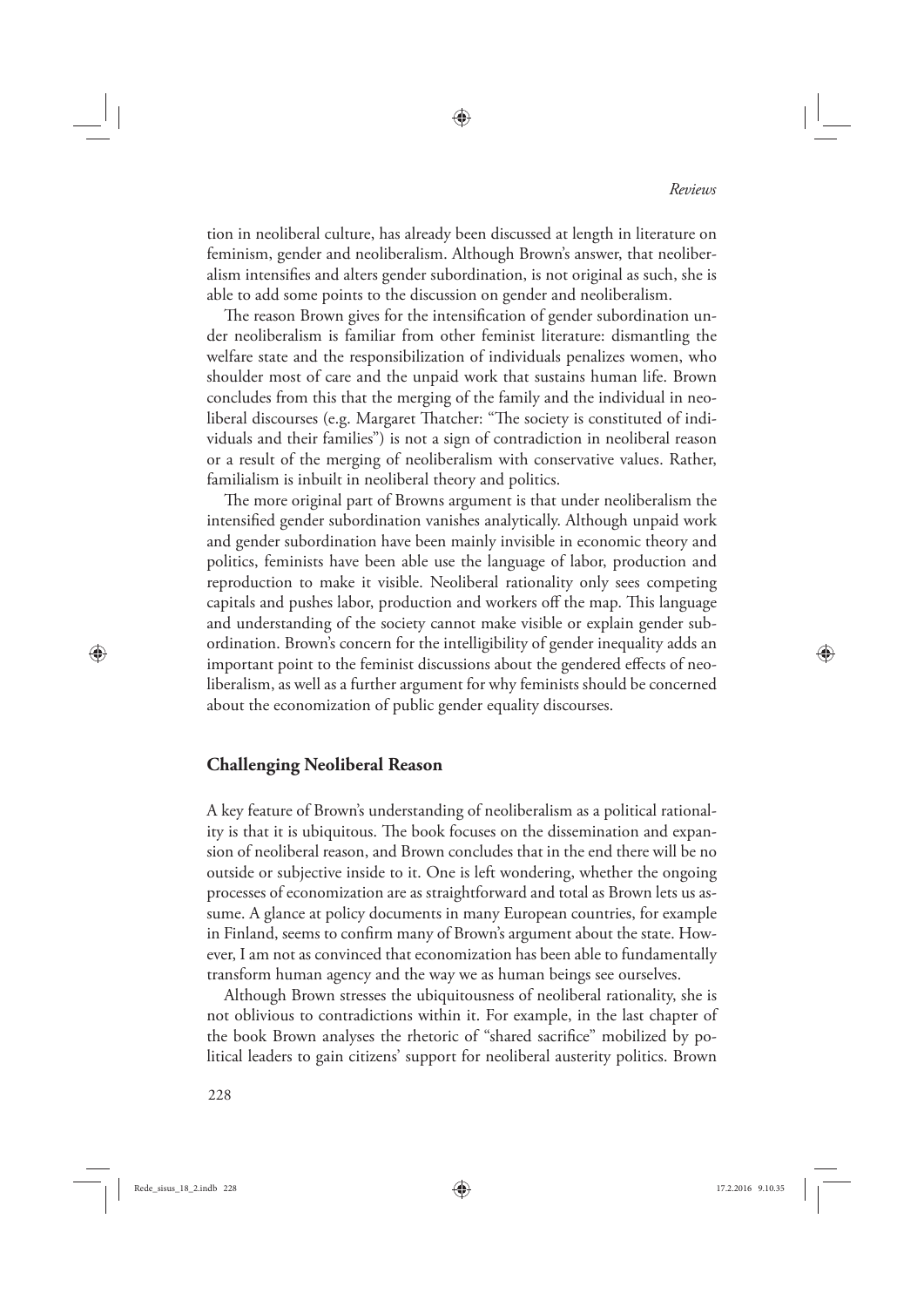shows how this rhetoric combines elements of religious and patriotic sacrifice discourses and argues that the logic of sacrifice is external to neoliberal reason and works as a supplement to it. Unfortunately Brown does not develop her idea of supplements to neoliberal reason further. Does the existence of such supplements make neoliberal reason fragile? How could these supplements be used to contest neoliberal rationality?

◈

As regards to resistance, Brown argues that democratic values and action are the main weapons against the expansion of neoliberal reason. This means that the main argument of Brown's book, the undermining of democracy by neoliberal rationality, is at the same time an argument about loosing the hope of contesting neoliberalism. Brown does not offer views on how democratic values and imaginaries could be reclaimed before they disappear and become unintelligible. Brown's rhetoric pretty much represents the vanquishing of democracy by neoliberalism – and therefore also the disappearance of the possibility of resistance – as something that has already happened. According to Brown's narrative, it hardly was a battle at all, rather a silent surrender.

Furthermore, Brown does not gives examples of how democratic values and action have challenged or could challenge neoliberalism. Surely such examples could be found, or at least imagined. Addressing resistance would have been important, because Brown repeatedly describes her account of neoliberalism as "deeper", "more significant", "more fundamental" than the "normal" interpretations that focus on corporate power and increasing income inequality. This means that also the question of resistance would have to be rethought. Are the existing forms of resistance against state neoliberal policies or corporate power, such as the Occupy-movement or the anti-austerity movements in Europe, at all effective in contesting neoliberal political rationality, and at what conditions? What new forms of resistance would be needed? Finally, is resistance to neoliberal rationality necessarily tied to democracy? Could this rationality be contested through strategies of resignification and reappropriation or political memory?

In underlining the profoundness of the transformations caused by neoliberal rationality, Brown ends up offering a pessimistic description of the contemporary condition and very little hope for a different future. Brown leaves the tasks of formulating strategies of change and resistance to the reader. This is not an easy task. As Brown herself notes on the last pages of the book, there is a sense of "civilizational despair" and surrender in the Left already. If we take Brown's analysis on the effects of neoliberal rationality to be correct, this sense is only likely to intensify.

◈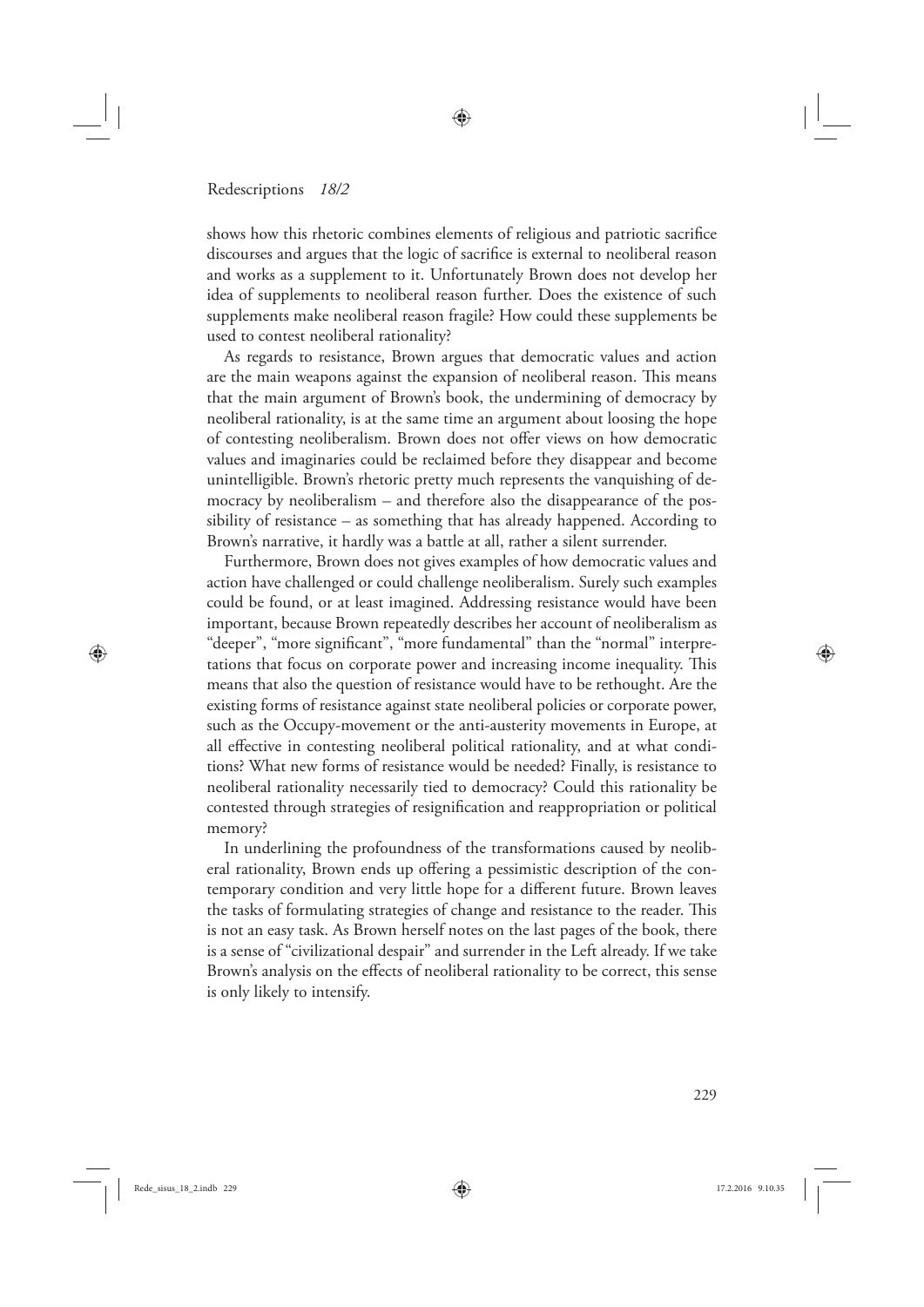# **Review**

Ioannis D. Evrigenis: *Images of Anarchy*. Cambridge University Press. 299 pages. ISBN 9780521513722.

♠

# **Mikko Jakonen,** University of Jyväskylä

Hobbes's philosophy remains an important area of research in political theory and the history of political thought. Like many classics, Hobbes's philosophy is rich and multidimensional and it is therefore no wonder that different decades see scholars come up with their own interpretations and find new aspects of Hobbes. Hobbes's philosophy is also full of paradoxes, discontinuities, and weird formulations that continue to confuse his readers. It is indeed interesting how Hobbes's seemingly clear-cut, simple, and convincing philosophy is often shown to be full of tricks, hoaxes, and clever rhetoric. Besides the qualitative characters of his work, which almost beg for new readings, new analyses also grow from the different theoretical and methodological positions of the readers, as well as from the need to challenge previous readings that are considered to be somehow incomplete. In contemporary Hobbes studies, every scholar needs to position and even confront herself in relation to earlier research in order to push forward her own, unique interpretation. This is, of course, typical of all research done in the field of classics.

Ioannis D. Evrigenis works as a professor of political science at Tufts University, Boston, USA. His research on "The Rhetoric and Science in Hobbes's State of Nature" titled *Images of Anarchy* is no different in this sense. It aims to challenge the so-called "humanist/scientist" reading of Hobbes's philosophy, which is based on a clear separation between Hobbes's humanist education, including his upbringing, and his "scientific" or Euclidian turn with the political philosophy connected to it. Quentin Skinner is perhaps the most important representative of the humanist/scientist interpretation with his monumental *Reason and Rhetoric in the Philosophy of Hobbes*, published in 1996. Skinner and other historical and contextual scholars have more or less dominated the English speaking European Hobbes scholarship for the last couple of decades, and they have been of major importance also in both continental and American Hobbes studies. There are many reasons to criticize the humanist contextual interpretations, with one of the most important being, at least in my understanding, the tendency to neglect the importance of the theory of material ontology and especially the concept of motion, even though Skinner and other scholars do occasionally touch upon the theme. However, the depth and clarity the contextual school have presented Hobbes research with is profound and it is not easy to challenge their interpretation. In his book, Evrigenis tries none-

230

⊕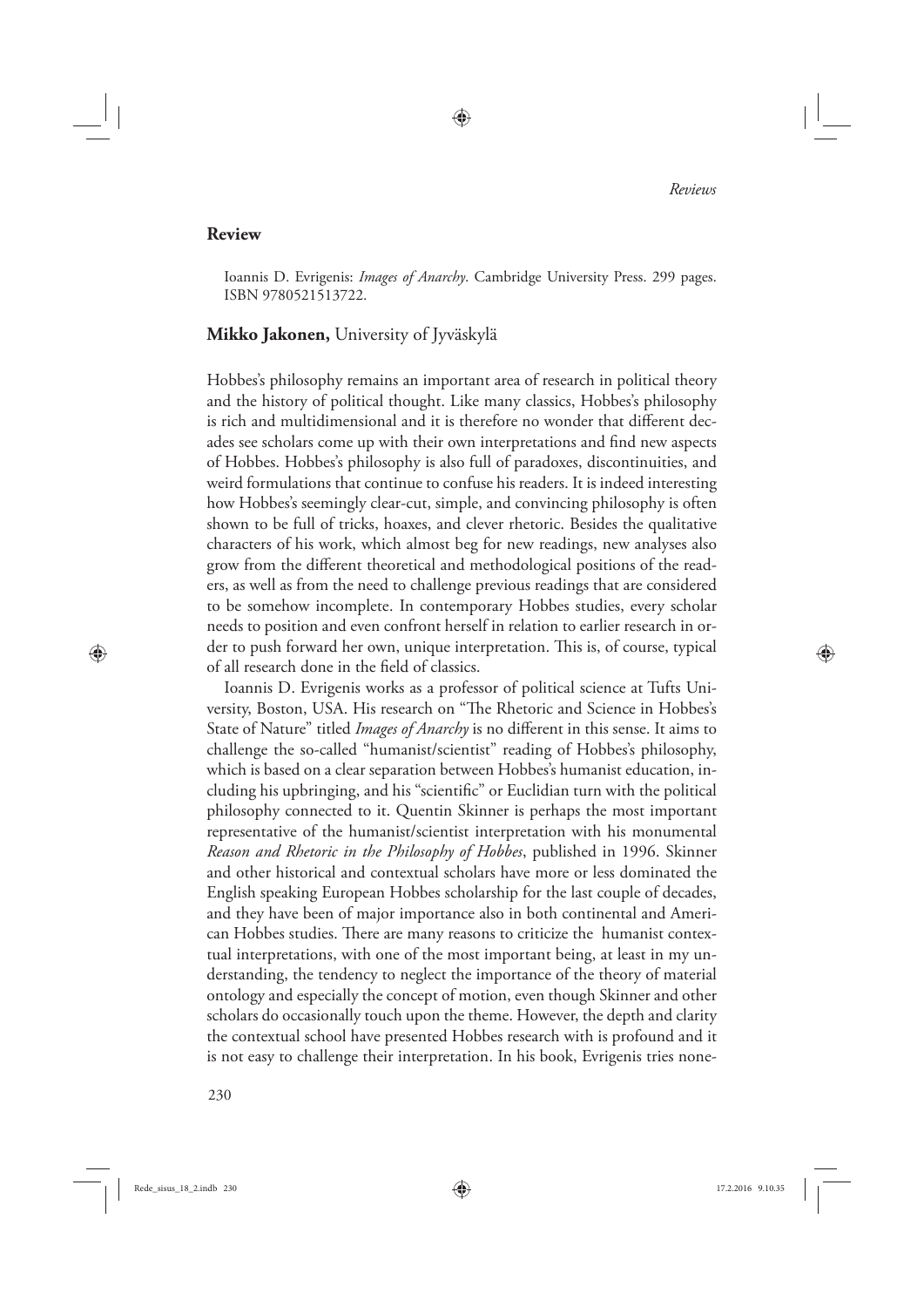theless to do exactly this – and he partly succeeds. However, his own interpretation is methodologically so close to the interpretations he positions himself against that one cannot really speak about a paradigm shift. Instead, Evrigenis continues in the footsteps of the humanist, historical and contextual perspective, but he offers some new insights and new interpretations on questions that have thus far drawn perhaps too little interest.

◈

Evrigenis argues that Hobbes's conception and idea of the state of nature has so far been wrongly interpreted. Against so many other Hobbes scholars, who claim that Hobbes's state of nature was only an abstract description of a human society without sovereign power that never really existed, Evrigenis argues that Hobbes consciously created a vision of this state of human suffering as something that really had existed and even continued to exist in his own time. In short, Evrigenis argues that for Hobbes's coeval readers the state of nature was true and that Hobbes used the concept in exactly this sense. Thus, Evrigenis aims to point out how several images of anarchy, that is, (mostly) linguistic visions of the state of nature, were meant to convince the readers not only theoretically but also practically by bringing in mind what they already knew. According to Evrigenis, Hobbes changed and enlarged his conception of the state of nature during his writing career according to the criticism he encountered, and he aimed to construe a reliable picture of the horrors existing outside the realm of politics, that is, the state. Thus, Hobbes was indeed a rhetorician, cleverly building a rhetorical vision that could convince the majority of his readers by reminding them of the aspects of the state of nature that they were already familiar with, having encountered it in other sources. Following from this argument, Evrigenis shows that the purported division of Hobbes's work into "humanistic" and "scientific" phases collapses or at least loses its importance, since Hobbes was systematic with his rhetorical method from the beginning to the end. Thus, what Evrigenis manages to show, at least, is that things were much more complicated than simple division to "humanist" and "scientific" phase seem to suggest.

Evrigenis states that Hobbes was always highly interested in persuading his readers and he claims that Hobbes's "method" started already with his translation of Thucydides. From Thucydides, Hobbes found an interesting way of convincing the reader by writing in a way that allows the events to speak for themselves. Through Thucydides's writing, the reader can almost feel that she is witnessing the events of the Peloponnesian wars herself. Evrigenis claims that Hobbes saw something similar in Euclid's mathematics: the reader sees the demonstration unfolding, which gives them a reason to believe. Both of these methods diminish the role of the "middlemen", that is the interpreters, possibly also demagogues, and educated agitators, to the minimum. According to Evrigenis, Hobbes utilised this way of writing and building up persuasion in all of his texts. The argument for the state of nature is the best example of this,

⊕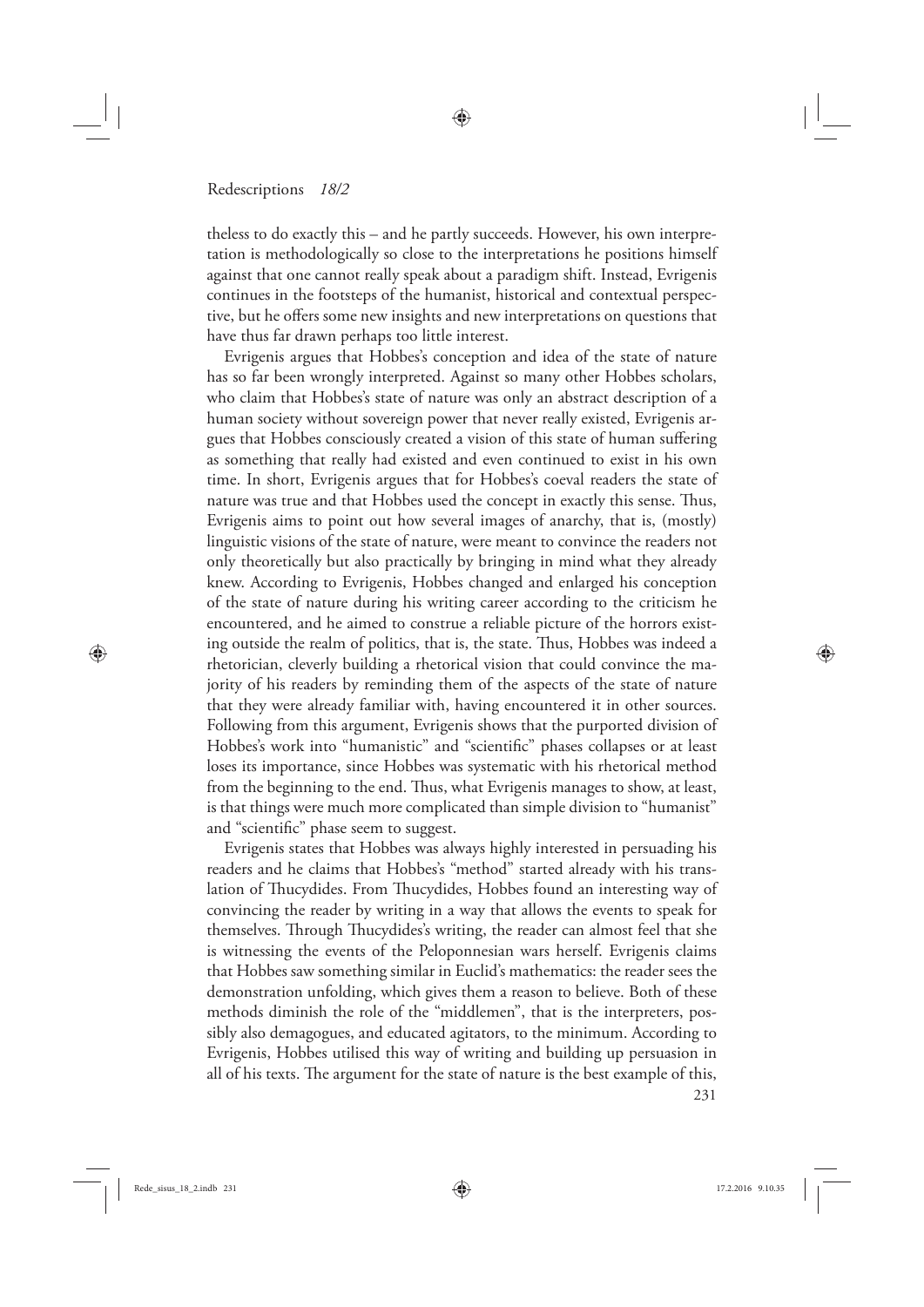since it simply states the following: look into your self, examine your self (*nosce teipsum*), be truthful, and you will find out how the potentiality for behaviour typical in the state of nature exists within you (human nature) and hence, it may exist and it has existed all over the world. Evrigenis states that throughout his career Hobbes's ultimate aim was to persuade people to peace, and for this end he chose to use different images of anarchy that all correspond with the concept of the state of nature.

◈

Thus, the *Images of Anarchy* tells the story of the development of the conception, vision, and argument of the state of nature in Hobbes's philosophy. It is divided into four episodes, nine chapters, a prologue, and an epilogue. In the first episode, titled "A Græcian", the story starts with Hobbes's early interest in and translations of Thucydides's *Peloponnesian Wars* and Aristotle's *Rhetoric*. In these works, Evrigenis finds the original source of Hobbes's political thought and his method of writing and of convincing his readers. Evrigenis does not analyse Hobbes's controversial early writings that are either historical and connected to ancient Rome (*Horae Subsecivae*) or theoretical and mathematical (*A Short Tract on First Principles*). It is true that these two texts are not part of Hobbes's collected works and they are in many ways problematic, yet there has been lots of speculation regarding their role in Hobbes's development. Especially the *Short Tract* has for a long time been a source of debate concerning whether or not Hobbes had some understanding of physics and mathematics already in the 1620s. Personally, I do not see these two texts as relevant, especially in relation to the overall argument of Evrigenis's book, yet he could have offered more than one comment on these works and the discussions related to them, or at least explained why he chose to exclude the texts from his analysis. However, in the present form, Evrigenis's story starts with Thucydides and Aristotle and he argues that Greek thought was always the most important for Hobbes. From Greek thought, Hobbes also found the main ideas on winning the reader over.

The second part, titled "A Devotion to Peace", consists of analyses of Hobbes's three major political texts, *Elements of Law*, *De Cive*, and *Leviathan*. The reading is chronological and Evrigenis aims to show the development of the concept of the state of nature in these three texts. His main argument is that Hobbes did not simply have a "scientific phase" that started from his reading of Euclid's *Elements*, "accidentally" in some gentleman's library as has been told us by Hobbes's biographer Aubrey, and then grew into a natural philosophy and a new model of political science in the *Elements of Law* and *De Cive*. Following from this conclusion, Evrigenis also argues that Hobbes did not "return" to his original humanist and rhetorical path in the *Leviathan*, as has been claimed for example by Skinner, since the Aristotelian rhetorical strategy, which aimed to persuade his readers to agreement, order, and peace, was there all the time.

232 Evrigenis shows that Hobbes sought to build his political philosophy on

⊕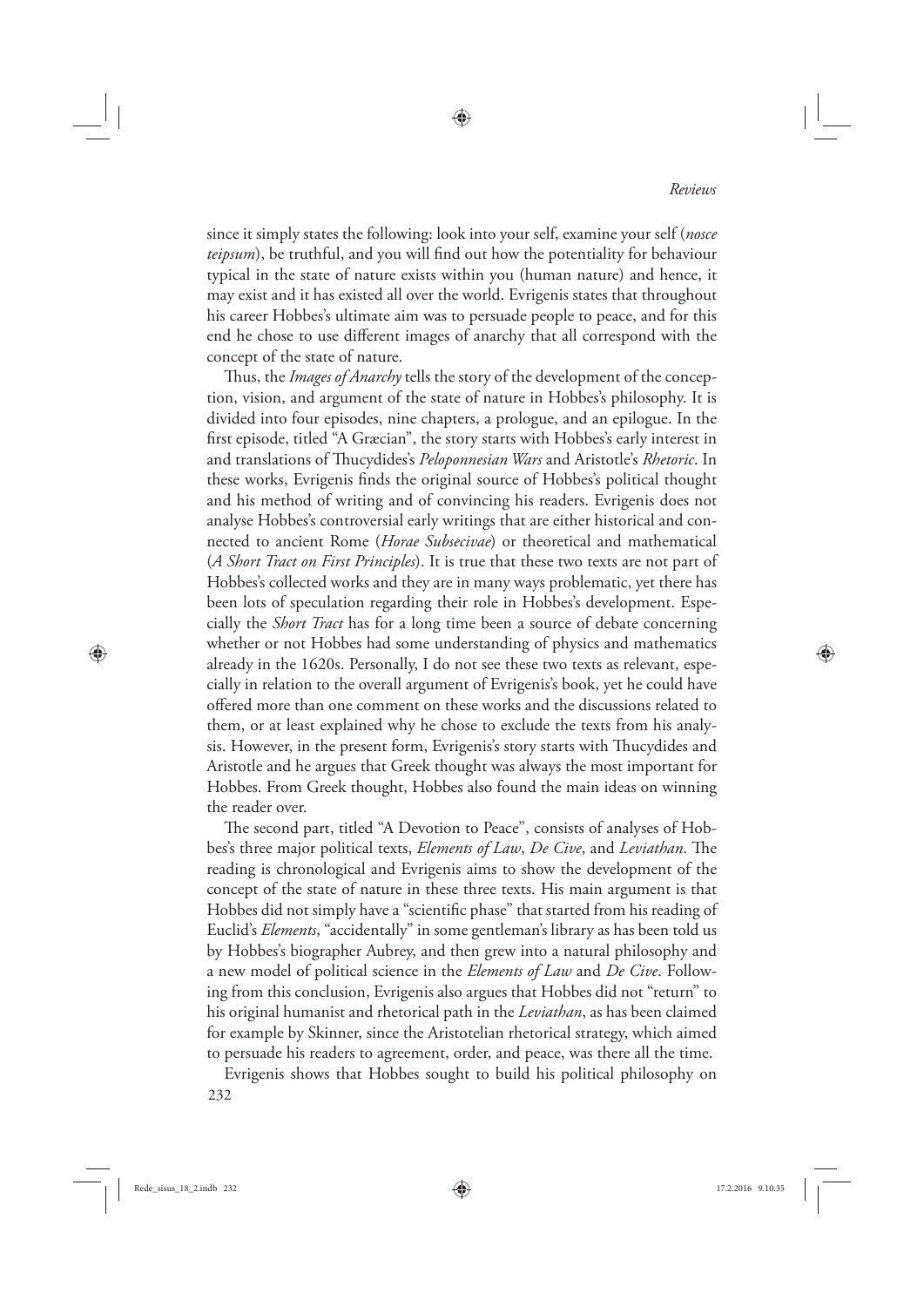unobjectionable foundations that could convince the reader without having to enter into long debates on whether the principles the philosophy was built on were true or not. The state of nature and the anarchy connected to it worked as this sort of a rhetorical image that had a very strong power of persuading the readers to take Hobbes's side. Instead of being distant or difficult to Hobbes's coeval readers, the image of the state of nature appeared as something highly objective and easy to believe. Thus, the state of nature was not fabulous but historical, a sort of "brute fact", for Hobbes's contemporaries. No wonder, states Evrigenis, that Hobbes wanted to use this sort of image since his aim was to raise the true passion, that is, the fear of death, in his readers. However, as he points out, Hobbes did not immediately succeed in doing so, causing him to develop the concept further in his later political texts by constantly adding new definitions and characterization to it. As was stated above, Evrigenis argues that Hobbes learned from feedback and critique and that he amended his works to better meet the readers' concerns. In short: Hobbes had political aims with his writings and for this purpose he composed both "humanist" and "scientific" argumentation that was captured in to the prism of the state of nature.

◈

The third episode, "Images 'Historical or Fabulous'", starts with an analysis of the role of the *Book of Genesis* in Hobbes's political philosophy. This chapter analyses in an interesting manner the question of the "first rebellion" in Paradise. Evrigenis shows how Hobbes's contemporaries connected the question of the state of nature to these fabulous events and how they criticized both Hobbes's analysis of and his comments on the *Genesis*. Evrigenis states that moving from the *Elements* to the *Leviathan*, Hobbes was increasingly convinced that religion was the most important political question and at the same time, the amount of references to and analyses of the *Bible* in his work grew equally. Hobbes was critical towards religion, but Evrigenis states that he did not try to subvert the authority of the *Bible*, as some scholars have claimed. Instead, with his treatment of the *Genesis* Hobbes tried to show that the awful state of nature is a condition inherited by humankind following Adam's lapse, and for this reason it is never that far away, even in the most cultivated societies. Thus, Hobbes tries to remind us that the danger of falling back to the state of nature constantly haunts every society.

233 After this chapter, Evrigenis considers the influence of Epicureanism on for Hobbes, concentrating especially on the importance of Lucretius. Like the chapter on the *Genesis*, this chapter also offers a new and interesting reading for those who are already familiar with Hobbes's main political works. Even though the question of the influence of Epicureanism on early modern political thought and philosophy, and on Hobbes, has already been studied and discussed quite comprehensively in earlier research, this part of Evrigenis's book is a very pleasant and inspiring read. He offers an interesting comparison between Hobbes's political thought and Lucretius's work *De rerum natura*. He

⊕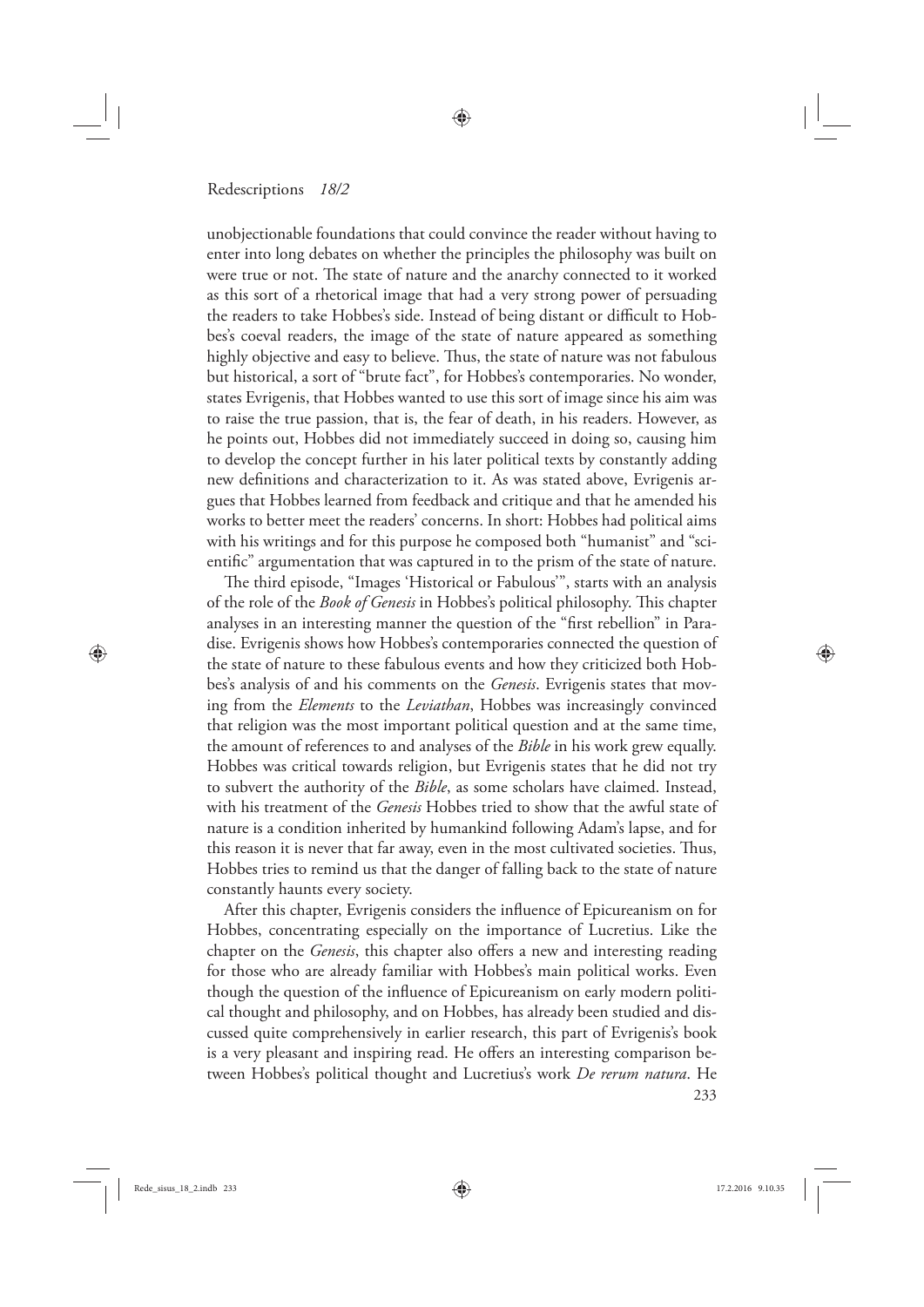also points out Lucretius's connection to Thucydides, since in the end of *De Rerum Natura*, Lucretius discusses the plague that destroyed Athens. The description of the plague in Athens is a perfect example of the state of nature, which includes one of the most interesting aspects of the state of nature, that is, the loss of basic ceremonies (burial for example), basic understanding of language, meaning of words etc. In short, with the plague, humanity itself seems to vanish and the society seems to collapse into civil war. This was something Hobbes referred to when he wrote about the state of nature.

♠

The third and the last part of episode three deals with America and especially the imagery of the savages of the new world that was distributed in Europe. Evrigenis analyses texts such as Montaigne's essay *Des Cannibales* and Hariot's *Briefe and True Report of the New Found Land of Virginia*. The latter also included many engravings of savages by Theodor de Bry. With the analysis of these texts and pictures, Evrigenis aims to show how Hobbes's contemporaries saw America and its population. He also notes that Hobbes must have been aware of this, since he had been interested in maps of the new world ever since his years of study in Oxford and he was later involved in the Virginia Company. Evrigenis states that Hobbes took these stories and pictures very seriously and saw it beneficial for his own cause to refer to the de Bry style of engravings in the frontispieces of his books. Evrigenis also points out that even though his reference to the savage life of Indians in the *Leviathan* was short, it made the effects of the state of nature appear very vivid for his readers.

The last episode, "A Science of Rhetoric", contains only one chapter, titled "All Things to All People". This chapter focuses on Hobbes's relation to science and the scientific revolution. Like the earlier chapters on Hobbes's three main political works, this chapter slightly repeats previous research and does not offer anything considerably new for the readers of Hobbes's philosophy. However, the chapter is an important part of Evrigenis's book, since it offers him the possibility to elaborate his argument in relation to earlier research on Hobbes and to present some new arguments in favour of his main thesis. Evrigenis seems to state, to put it simply, that the state of nature was a crucial part of Hobbes's method of persuading the reader to take his side, that is, to accept absolute sovereignty and peace. To do this, Hobbes had to develop and correct the concept of the state of nature continuously, a story that Evrigenis tells us. Hence, rhetoric was an integral part of Hobbes's philosophy from the beginning and Evrigenis seems to suggest that there has been too much fuss about Hobbes's scientific phase and about his scientific political thought altogether.

234 In the "Epilogue", Evrigenis goes through his general argument and states, following Kinch Hoekstra, that Hobbes used many different methods in convincing his readers of the necessity of peace. The rhetoric of science was but one part of this play, since he had to convince different sorts of readers. However, the concept of the state of nature was much larger than just a fabulous

Rede\_sisus\_18\_2.indb 234 **a**  $17.2.2016$  9.10.35

⊕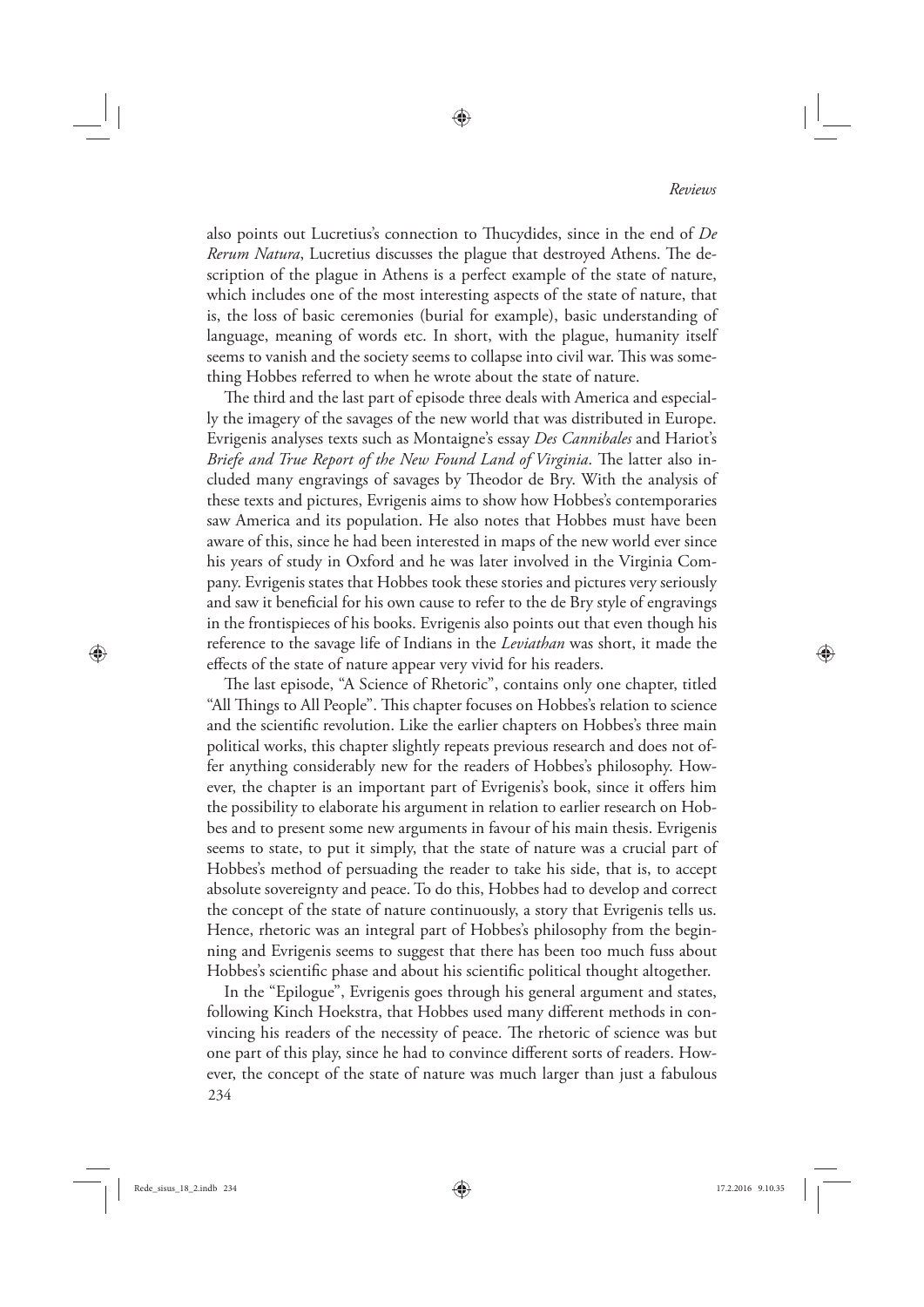picture of a society without sovereign power. The state of nature was a constantly renewed and elaborated idea that described the breakdown of all order, the law, but also the meaning of words, habits, and customs. Hobbes knew that the state of nature was perhaps the most effective way of making a reader to subscribe to his views and for this reason he kept elaborating and developing the concept throughout his career.

◈

Professor Evrigenis offers us interesting research on the development of the concept of the state of nature in Hobbes's philosophy, and the book is very pleasant to read. Evrigenis uses the original sources widely and he offers enough references to earlier research. However, he could have engaged even more with earlier research, since the topic of the state of nature is obviously one of the most commented and studied conceptions in Hobbes's philosophy. Another minor fault of the book is that it does not really have an analysis of the *Behemoth*, which is one of the most interesting political texts by Hobbes and which would have been relevant in relation to the topic in many ways. In addition, like many other contemporary researchers, Evrigenis writes a lot about Hobbes's attitude towards natural philosophy, but he does not really analyse Hobbes's scientific texts. Like many others, he is busy to make Hobbes mainly a political philosopher and a rhetorician, yet we should bear in mind that the biggest part of his corpus consists of something else than purely political philosophy and that his efforts in physics and mathematics were sincere.

I am also not entirely convinced that Evrigenis's point of view to Hobbes's idea of the state of nature is completely new. This sort of understanding of the role of the state of nature in Hobbes's philosophy may have guided many Hobbes scholars and readers before. However, in contemporary Hobbes research, it is rather difficult to say anything completely new and still stay on the sound side, since he is one of the most studied political theorists of the early modern era. If one still wants to do research on Hobbes, one way of offering something new to the readers is to make good and profound readings of topics that seem simple, but for some reason have not been subjected to subtle research. The state of nature is definitely one of these basic concepts, which everyone knows and comments upon, but only few of the commentators have really sought to understand what it really is about and, especially, how it is used and (re)constructed in Hobbes's political philosophy. Evrigenis's book is good work in this sense and it will surely be useful for both students and researchers of Hobbes's political philosophy.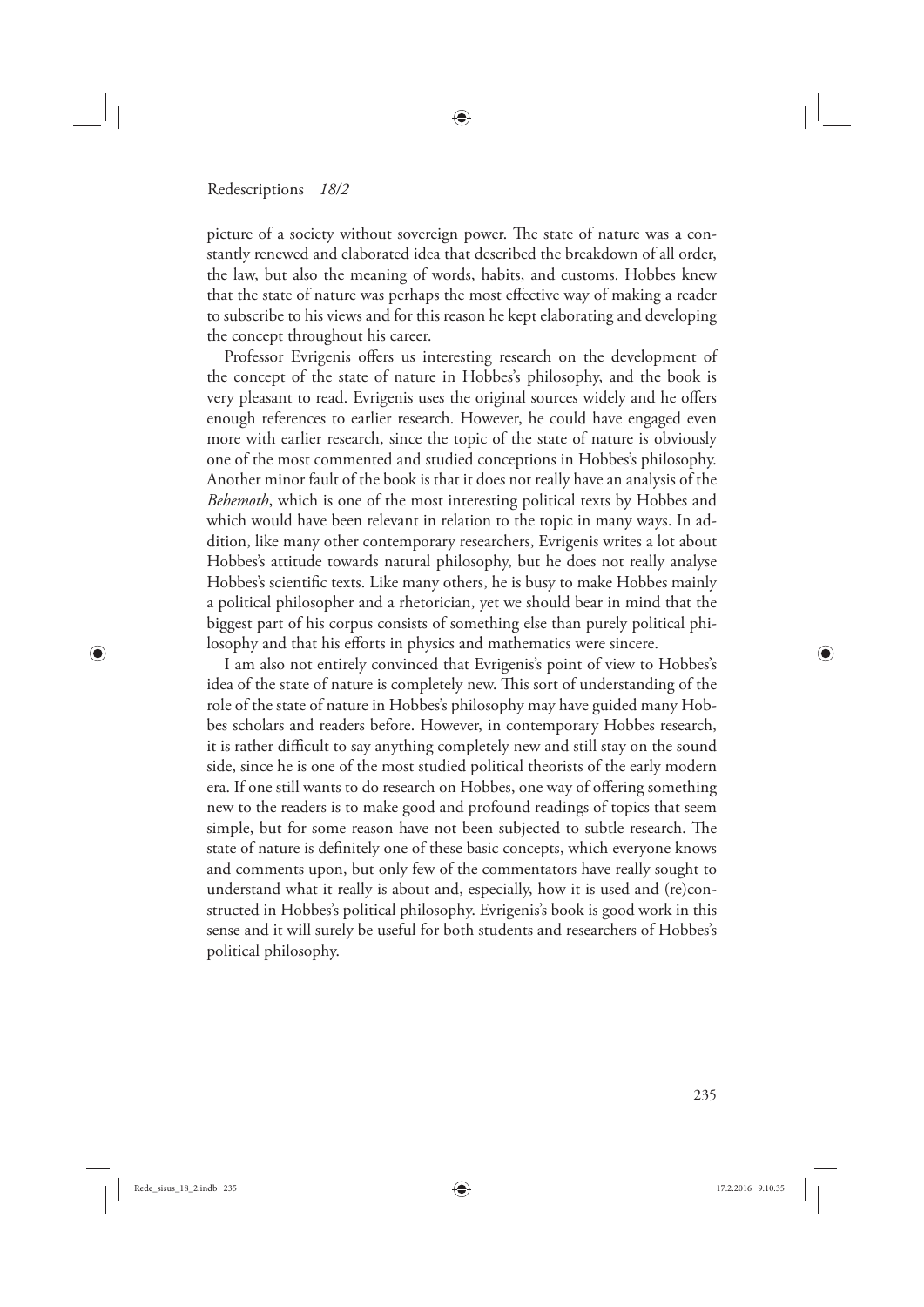## **Review**

Anthoula Malkopoulou. *The History of Compulsory Voting in Europe: Democracy's Duty?* (1st edition). Routledge. 2014. 198 pages. ISBN 9781138021976.

♠

**Filip Kostelka,** College of Europe & Sciences Po, Paris

In Europe, the practice of compulsory voting has been fading over the recent decades as it has been progressively abandoned in several countries (e.g. the Netherlands, Italy, all states in Austria and most cantons in Switzerland etc.). However, it is clearly not a defunct concept since, as Anthoula Malkopoulou reminds us in her new book (p. 3), it remains in effect in a number of European nations: Belgium, Cyprus, Greece, France (senatorial elections), Luxembourg, Lichtenstein, Switzerland (the canton of Schaffhausen). Moreover, shortly after the book was published, French deputies voted, in contrast with the pan-European trend, on yet a new legislative proposal on its introduction for elections to the National Assembly. Malkopoulou thus deals with a topic that is highly relevant for present-day politics. She intends to propose a 'bridge between present and past discourses on compulsory voting' (p. 10). To that end, she reviews and analyses 'intellectual debates and the conceptual history of compulsory voting in *its longue durée*' (p. 3).

The first chapter of the book tackles the concept of compulsory voting from the perspective of contemporary democratic theory. The author shows that the compulsion to vote is principally opposed in the name of freedom of thought, liberty to participate, better representation of the unequally distributed political interest, or preference for more direct forms of political participation. On the other hand, the proponents of compulsory voting advance in particular the need for substantive (not only *de jure*) political equality, which leads to greater legitimacy and more equal public policies, and the positive impact on citizens' political awareness. Most of the arguments find counter-arguments and, as the author notes (p. 36), the debate is thus 'very much open-ended today'. Yet, Malkopoulou advances one extra claim in favour of mandatory electoral participation, which is its potential contribution to democratic consolidation and stability through political moderation. According to this interpretation, those who abstain when voting is voluntary possess moderate political views. Their participation, induced by the compulsion to vote, can thus electorally weaken ideological extremes that are dangerous to democracy. Malkopoulu believes that this is 'perhaps the most important effect of compulsory voting'  $(p. 34)$ , which 'has justified the introduction of the principle in various historical contexts' (p. 37) as the remainder of the book aims to demonstrate.

Rede\_sisus\_18\_2.indb 236  $\bigoplus$  17.2.2016 9.10.35

⊕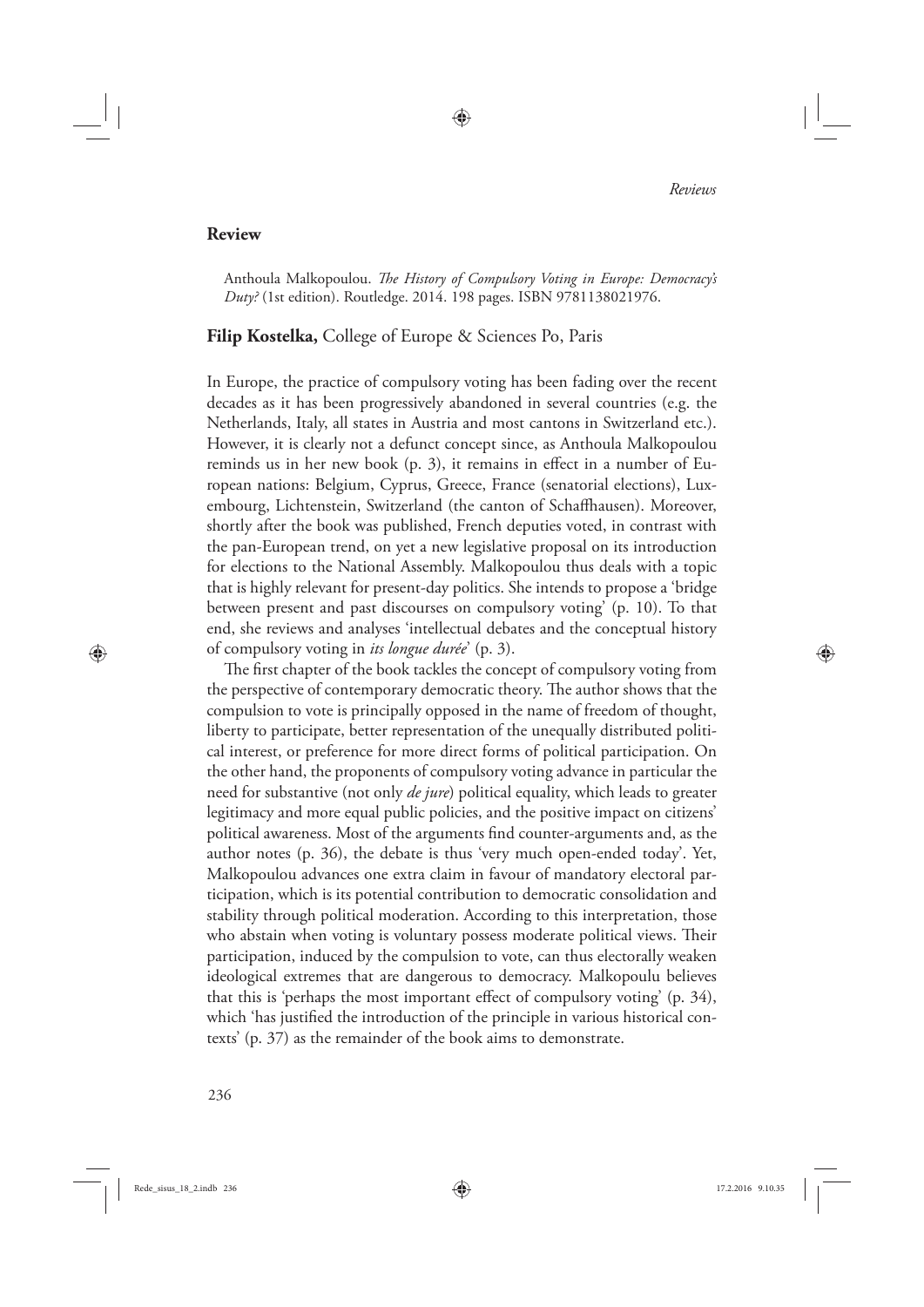Chapter 2 reviews the practice and debates on compulsory democratic participation from ancient times to early modern history. It reveals that the very origins can be traced back to the Athenian democracy where, in some cases, citizens were compelled to participate. From the Late Middle Ages onwards, the practice reappeared in self-governing municipal communities, where it was 'a critical element fostering political inclusiveness, internal unity, and the effectiveness of acting directly, which sustained the communities' claim to local power and autonomy' (p. 55) from central authorities. For similar reasons, compulsory participation was likewise adopted in larger entities such as some of the Swiss cantons or, later on, German states. Somehow counter-intuitively, it was also espoused by the proponents of the concept of voting duty, which was developed in particular in 18<sup>th</sup>-century France. They argued that the vote should be limited to a few privileged citizens (aristocrats or, later, competent bourgeois), who could make enlightened political choices and for whom participation was, at the same time, a social imperative. Therefore, compulsory participation, which is usually seen as a means of inclusiveness, was then an integral part of a clearly exclusionist argument. From the perspective of the central thesis of the book, political moderation motivated the adoption of the compulsion to participate both in Antiquity (cf. Solons' law against neutrality, p. 50) and the Middle Ages (cf. its adoption in the French City of Toulon, p. 56-57)

◈

Chapter 3 and 4 focus on the French parliamentary debates on compulsory voting in the 19<sup>th</sup> and early 20<sup>th</sup> centuries (up to the end of the Fifth Republic). Most of this period was characterized by a conflict over the form of the French political regime between royalist and/or conservative forces on the one hand and republican forces on the other. Curiously enough, the two camps espoused the idea of compulsory voting for quite similar (if not the same) reasons. Conservative groups opposed the adoption of universal suffrage, which extended the right to vote to more radical social strata, and saw the voting compulsion as a means for neutralising its effects. They thought that abstainers were moderate in their political outlooks and that forcing abstainers to participate would boost the conservative electoral support. As for republicans, they also believed in the abstainers' moderation and expected that their participation could contain both right-wing populism and left-wing extremism. In the same vein, both republicans and conservatives argued at different points in time that voting was a duty to the community or a public (not private) right, that the voting compulsion could achieve 'accurate' representation, and that it would have pedagogical effects. In particular republicans argued that compulsory voting would politically educate citizens and integrate them in the (new) republican political regime. Despite these striking similarities in the ideological discourses advanced by the two principal political camps, compulsory voting has paradoxically never been adopted in France for the elections to the lower house of the French Parliament (the National Assembly).

⊕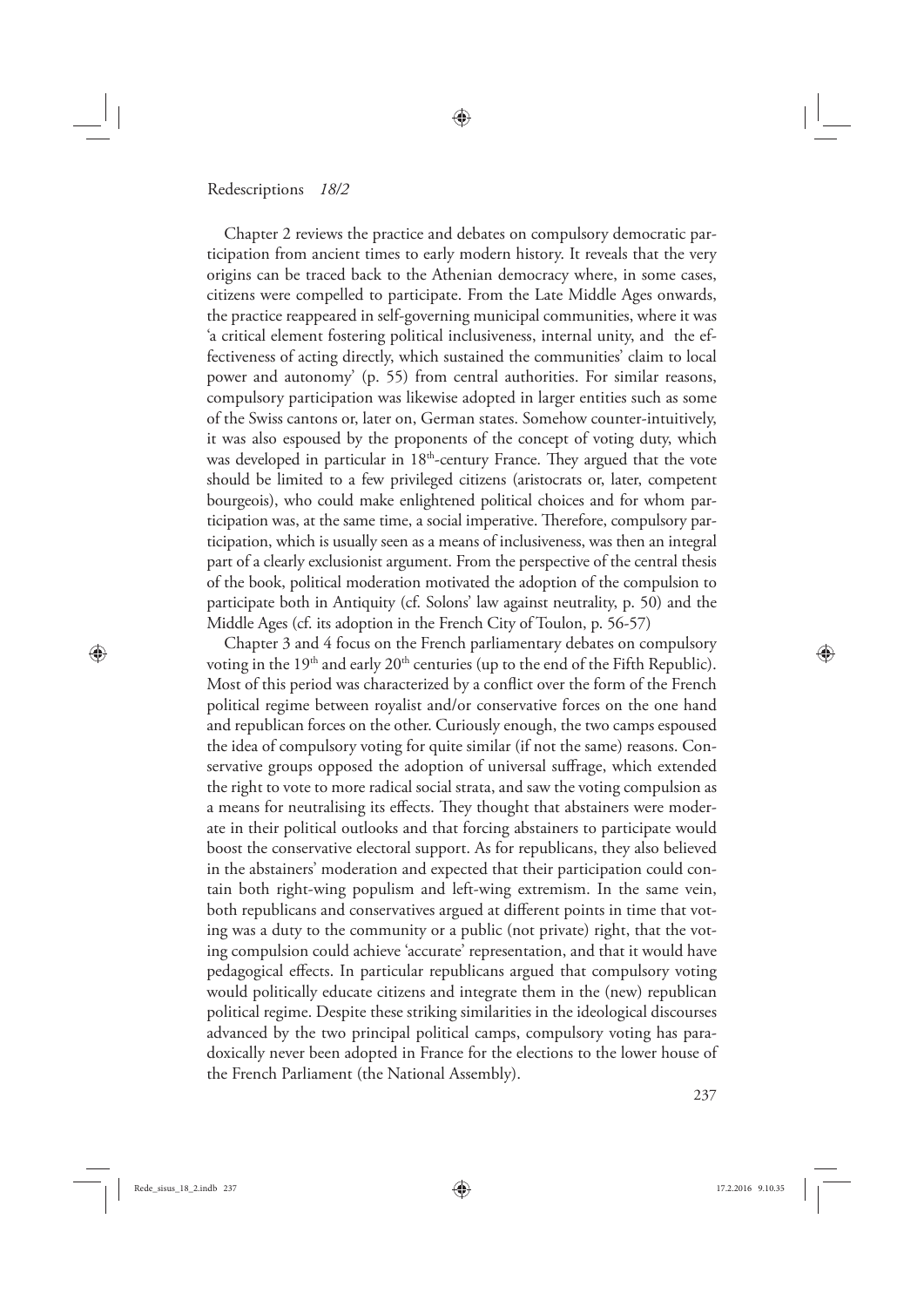Chapter 5 turns to Greece, country that has practiced compulsory voting in national elections since the adoption of the Constitution of 1911 to the present day. The author suggests that the Greek debate can be divided in three stages. The first one lasts until the end of the Second World War and bears numerous similarities with the French case. For instance, as in France, the procompulsion republican forces wanted to bring moderate voters to the polls, to ensure 'true' representation, and to counter political extremism and election boycotts. At the same time, in contrast with the French case, Greek republicans were successful in rendering voting compulsory and this despite the opposition by conservative and royalist forces that refused the principle until the mid-1940s. One of the reasons may be that, as Malkopoulu notes, the Greeks could refer to the Antique (and thus 'national') origins of the principle in the Athenian democracy and invoke the tradition of compulsory voting in municipal elections (practiced since 1833). In the second phase (1945-1974), the ruling right-wing majority not only embraced the principal of compulsion (to which it was originally opposed) but even harshened the sanctions for abstention, which were formally in existence since 1926. The objective was to deprive the outlawed Communist Party of one of its political tools (election abstention), and to boost political legitimacy of the incumbent political regime. The latter goal was particularly important for the military dictatorship that ruled from 1967 to 1974. Its demise and the following democratisation marked the beginning of the third phase (1974-) in which the principal of compulsory voting was upheld as continuation of the pre-authoritarian policies but the sanctions for abstentions were gradually removed. Besides a more global transformation in political culture, the removal seems to be due to both ideological and pragmatic reasons. First, centrist and left-wing parties denounced the repressive use of the compulsion to vote in the post-war period (i.e. the second phase). Second, constitutional lawyers criticized the unconstitutional character of (some) of the sanctions. Third, most of the sanctions were practically impossible to enforce, which resulted in large-scale amnesties (even in non-democratic times). Last but not least, the principal political parties successfully mobilised their voters through alternative mechanisms such as party system polarization and clientelism.

◈

238 In the concluding chapter, Malkopoulou points out four types of arguments that, according to her, 'appear constantly across time, space and ideology' in the debate on compulsory voting. First, the vote is perceived either as a right or duty or combination of the two. Interestingly, history shows that either conceptualisation can be used both to support and oppose compulsion. The duty to vote can be seen as moral (and not necessarily legal), which entails voluntary voting, and the right to vote can be conceptualized as social (and not private), which allows for compulsory voting. Another argument is the 'universalisation thesis', which perceives the compulsion to vote as a complement to universal

Rede\_sisus\_18\_2.indb 238 17.2.2016 9.10.35

⊕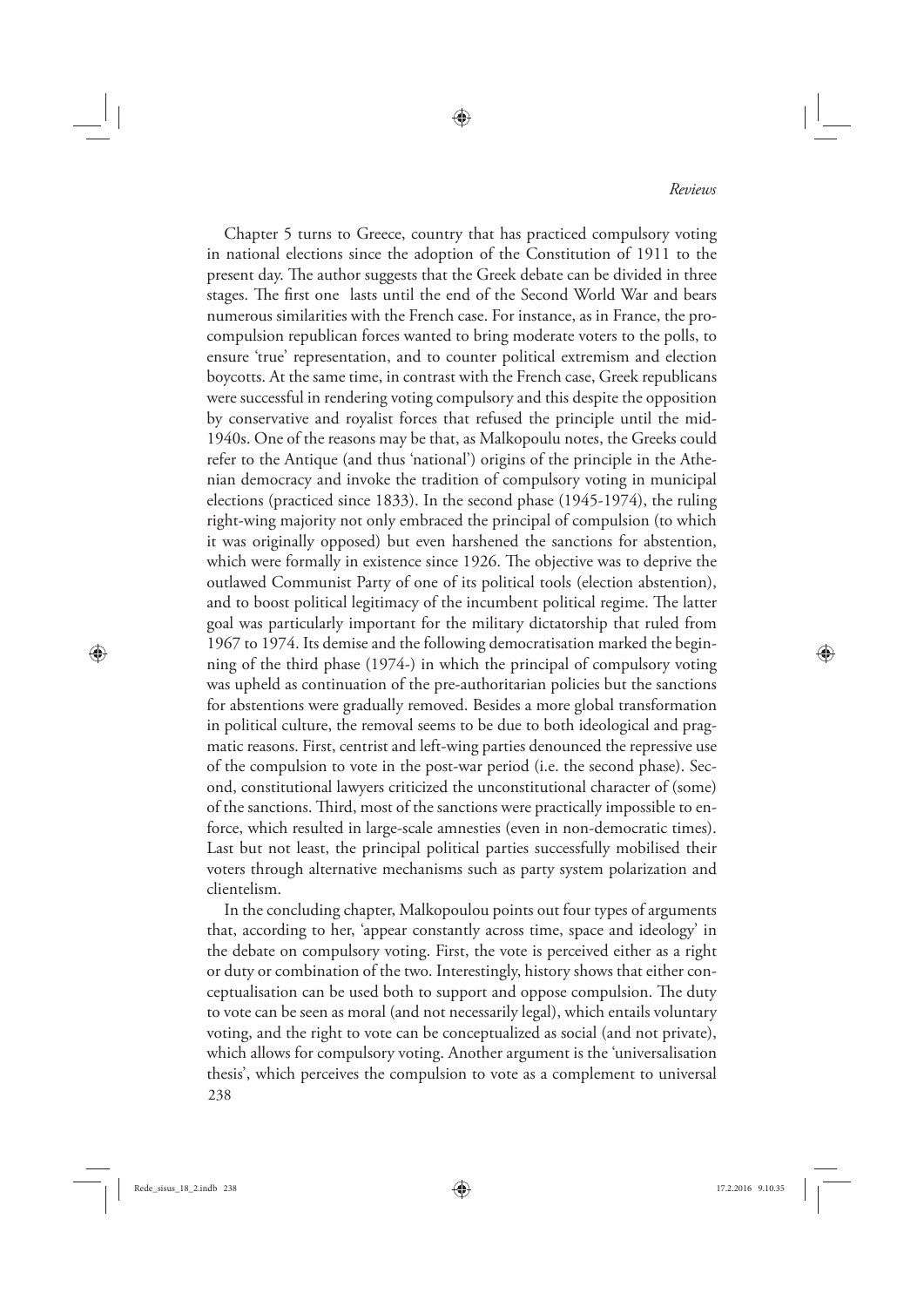suffrage and as a means to politically educate or integrate excluded groups. Similarly, the 'representativeness thesis' contends that compulsory voting ensures true and accurate representation of society in its entirety. The last argument is highlighted throughout the book: compulsory voting may mobilise politically moderate citizens and thus thwart populism and extremism.

◈

Malkopoulou's work can be praised on many grounds. By drawing upon primary sources (mostly parliamentary debates), the author unearths a lot of new information and artfully combines the competences of a historian and political theorist. Thanks to its impressive temporal and geographic scope, the text reveals a number of unexpectedly constant features of the discourses on compulsory voting that have kept re-emerging in the course of democratic history. As many of them remain relevant today, this allows to put in perspective the contemporary debates and, therefore, to achieve the main objective declared by the author. Moreoever, Malkopoulou's contribution is not only about discourses. Among other things, the text reveals how the practice of compulsory voting and arguments in its favour travelled across borders. For instance, the successful adoption of the practice in Belgium influenced the procompulsion advocates both in France (p. 86) and Greece (p. 140). The book also shows how different political camps often adapted their position on the voting compulsion in reaction to the changing context. This reminds that political actors tend to be pragmatic and that ideology is, in many cases, a means and not an end in itself.

239 The aforementioned merits notwithstanding, there are also a few elements that deserve a more critical scrutiny. For example, the author could have devoted slightly more attention to the historical arguments *against* compulsory voting and adopted a more comparative perspective. The most problematic point is that Malkopoulu seems to adhere to the central claim that she identified in the historical debates and that pertains to the benefits of compulsory voting in terms of political moderation. At several instances in the book, she regrets that this aspect is weakly present in the current debates on compulsory voting (p. 18, p. 37). For two reasons, this regret may be misplaced. First, as the author herself rightly notes, the principle of political moderation is regularly invoked by political actors defending compulsory voting in Belgium or France (p. 34). In the latter country, a number of politicians keep asserting that the election compulsion would help contain the radical right (in particular the National Front). Second, the whole argument is empirically wrong. Political science studies have repeatedly shown that abstainers' political preferences, in most cases, hardly differ from those who cast a ballot. In addition, abstainers usually represent a very small share of the electorate. In most national elections that currently record moderately high voter turnout, full participation achieved through compulsory voting is thus not likely to bring any significant change in terms of election results. It is true that the impact could be greater in

Rede\_sisus\_18\_2.indb 239 **a**  $17.2.2016$  9.10.35

⊕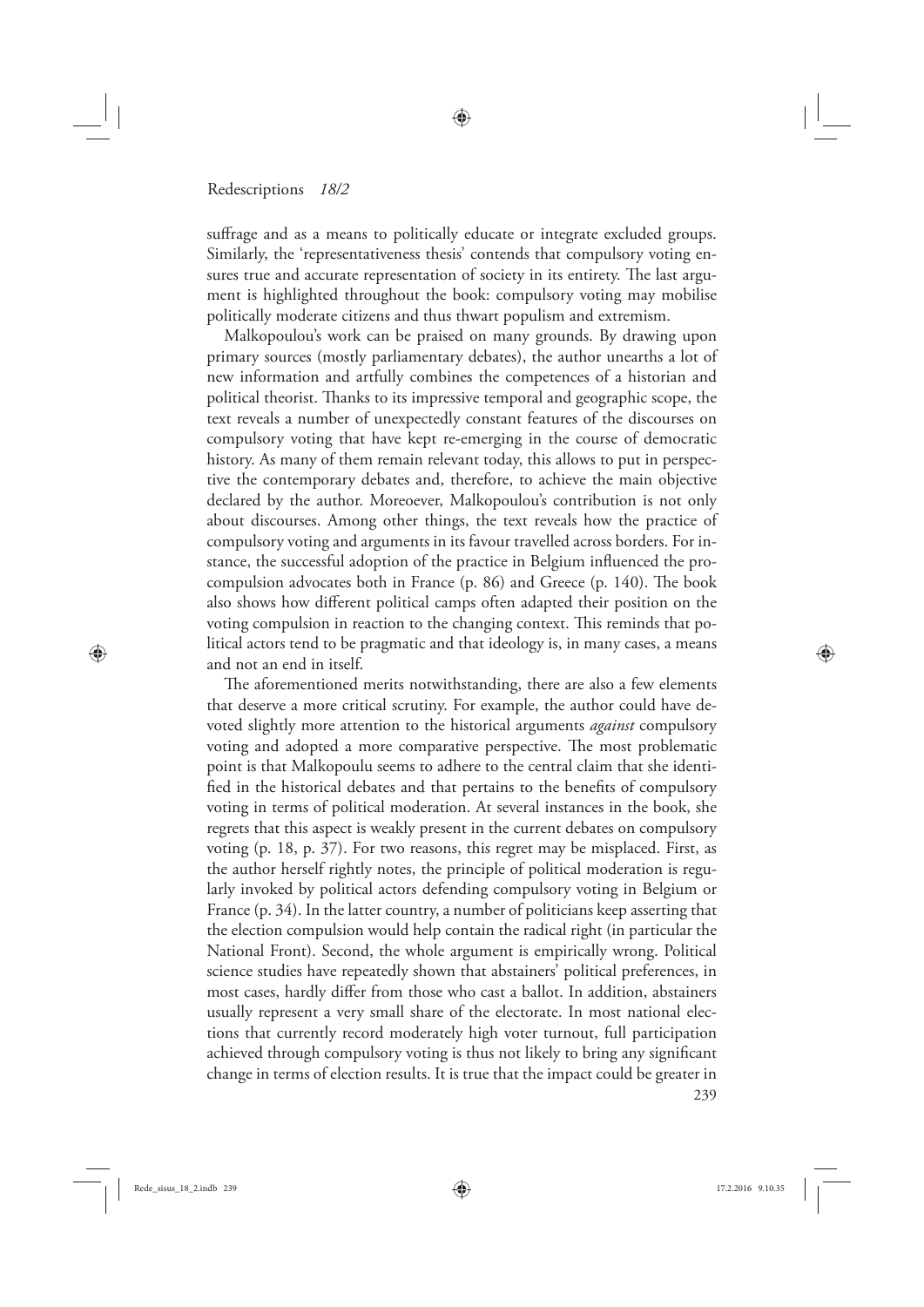elections in which a large share of the electorate stay home such as elections to the European Parliament. However, given that those who abstain are generally less educated, less politicized and more critical of the political class as a whole, their participation would not benefit moderate political forces but, on the contrary, the extremes and populists. In fact, the empirical branches of political science show that the moderation argument, which has been echoed throughout the history as Malkopoulu convincingly demonstrates, is (and probably has always been) a fallacy.

♠

On the whole, the book is however an excellent piece of research. It will be warmly welcomed by all scholars interested in the issues of representation and participation in general and compulsory voting in particular.

## **Review**

⊕

Quentin Skinner, *Forensic Shakespeare*. Oxford University Press. 2014. 384 pages. ISBN 9780199558247.

Paul A. Kottman, The New School for Social Research

Anyone who had the pleasure of hearing, as I did, Quentin Skinner deliver any part of the 2011 Clarendon lectures – on which *Forensic Shakespeare* is based – will recall the force of Skinner's typically compelling style of presentation. How could passages from Cicero's *De inventione*, displayed in power-point alongside familiar speeches from Shakespeare, fail to persuade an audience of the connection Skinner sought to demonstrate, particularly when the case was being made with such rhetorical grace and efficiency? Even in its 'silent' book form, the central claim of *Forensic Shakespeare* – that, in a set of "forensic plays," Shakespeare composed a number of major speeches "according to a set of rhetorical precepts about how to develop a particular case in accusation or defence" – appears inseparable from the effectiveness of Skinner's own style of argument.

In part, this is because the five elements of the Ciceronian *ars rhetorica* – *inventio, dispositio, elocutio, pronuntiatio,* and *memoria* – remain essential tricks of the scholarly trade, of which Skinner is a master. With skill and panache, Skinner anticipates his audience's objections, makes a compelling and well-supported case for his argument; and he supplies ample evidence for his claims, so as to better force our remembrance.

240 The first effect produced by *Forensic Shakespeare* in this reader was, I confess, a kind of embarrassment for various editors of Shakespeare's work – those who produce the editions of the plays that are widely sold and taught. How

Rede\_sisus\_18\_2.indb 240  $\bigoplus$  17.2.2016 9.10.35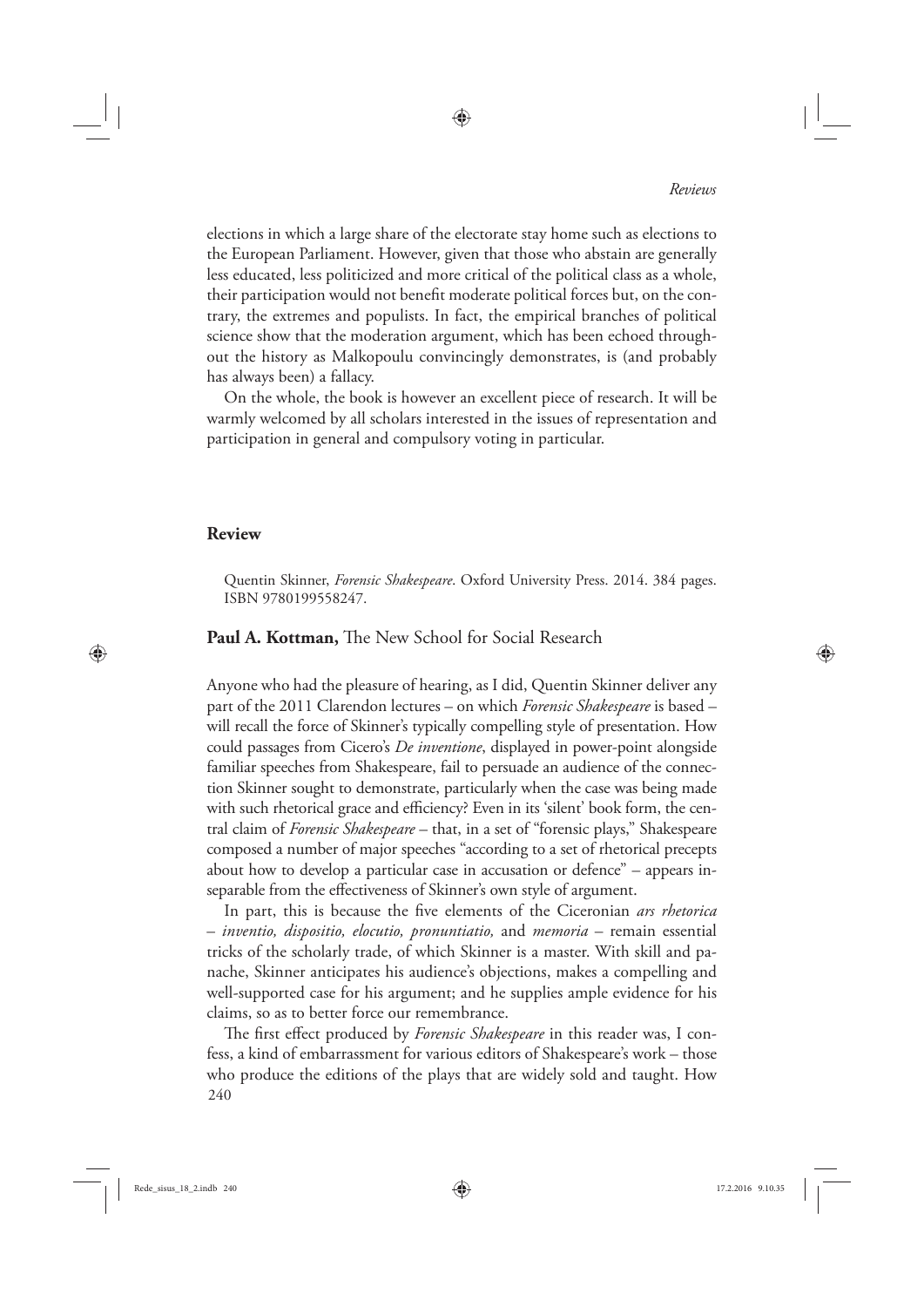is it possible, I wondered, that such a manifest 'source' for such a large piece Shakespeare's art had (with a few exceptions) gone so unnoticed for so long? Skinner is, of course, highly regarded for his influential studies of early modern political theory and the importance of classical rhetoric for Renaissance thought. Perhaps Skinner simply had the advantage of erudition and training in the relevant fields, and was thus well positioned to point out what Shakespeare's editors had missed.

◈

The sense of embarrassment deepens when one recalls that Shakespeare's historicist editors have themselves written book-length studies on, for instance, the Ghost's speech in *Hamlet* without noticing the importance of these rhetorical sources for what the Ghost says; or, biographical sketches of Shakespeare's childhood and professional life, without observing what Skinner calls Shakespeare's "classical and humanist" allegiances – which, Skinner demonstrates, must have been formed in Shakespeare's days as a schoolboy in Stratford.

If nothing else, at any rate, Skinner's study will henceforth be an indispensable reference for scholarly editions of the plays. And this alone is a worthy and commendable achievement. There is something poignantly self-deprecating about Skinner's opening expressions of gratitude for the existence of online concordances and new databases for Shakespeare's work. While these tools are of course convenient and useful, such innovations too often blind us to the vital need for a thorough scholarly preparation, for the study of Latin and foreign languages, for thoughtful consideration. There is no substitute for steeping oneself in the intellectual and cultural climate of whatever period one is studying. And Skinner has once again written a work that demonstrates the indispensability of that kind of preparation (not to mention the "rare book rooms of the great libraries") – whether for the adequate study of Shakespeare, or any other work from the past. (In an era when Shakespeare companies are commissioning 'modern translations' of Shakespeare's work, this kind of reminder is apparently needed.)

Given the generosity and scope of the achievement, it may seem churlish to register anything other than gratitude. Nevertheless, following upon the praise just given, I want to specify one point on which, I thought, Skinner might have insisted with greater force. And I want to do so in order to call into question his opening distinction between what he calls the "interpretation" and the "explanation" of texts (2).

As mentioned, Skinner's aim in *Forensic Shakespeare* is expressly to "say something about the dynamics of Shakespeare's creative processes by way of excavating the intellectual materials out of which these passages are constructed." However, in the end, that "something" turns out to be a rather modest conclusion: Shakespeare "assembled" major speeches in his "forensic plays" "according to" rhetorical precepts that he had learned as a boy, and which he continued to study in his adult life.

⊕